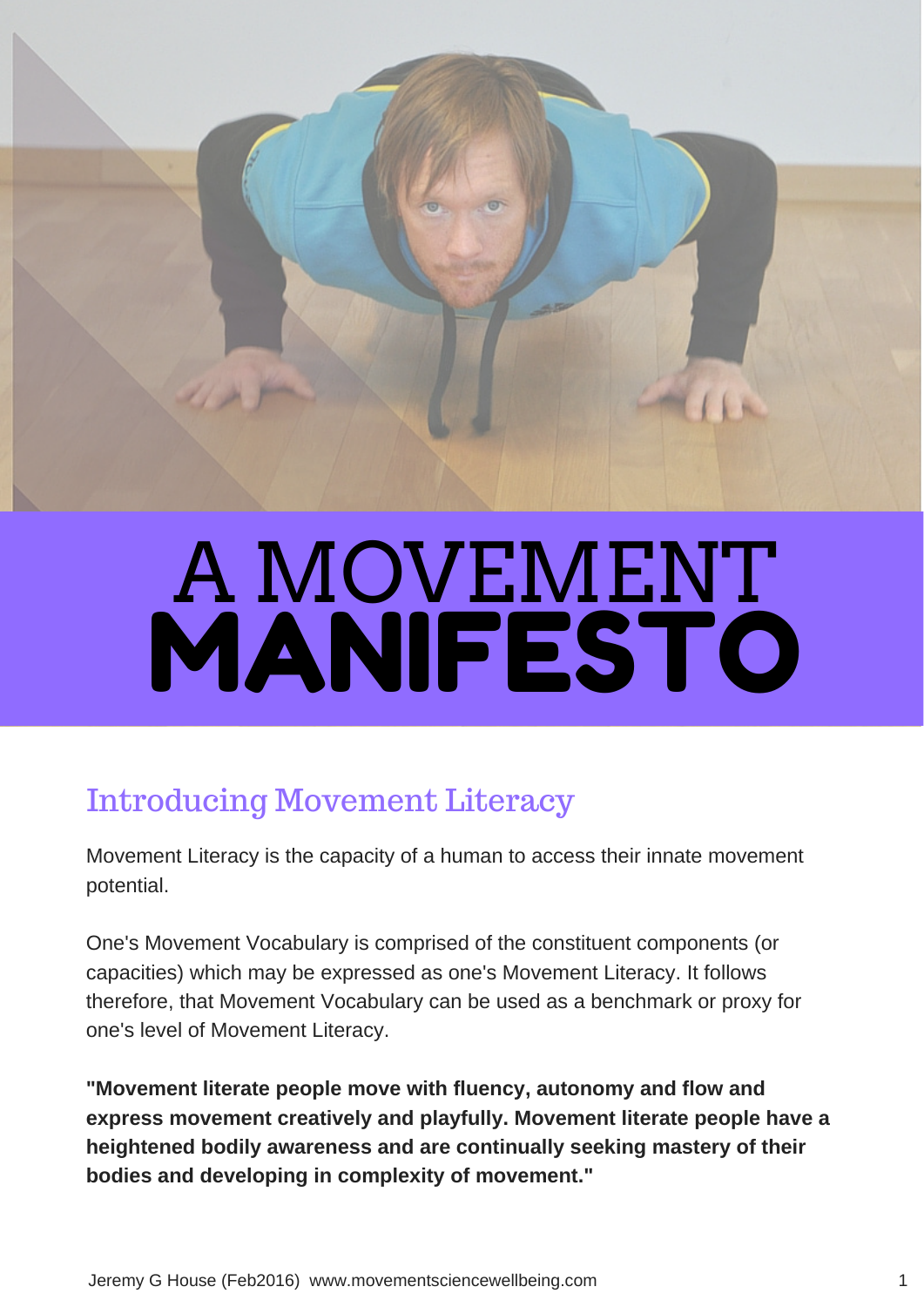The use of Movement Vocabulary as an assessment / portfolio tool in this project helps learners to develop a growth minded approach to their movement development and helps them to see individual tasks and the expansion of their Movement Literacy as achievable.

Whilst 'vocabulary' does not necessarily equate directly to 'literacy', the grouping of movements in levels and strands allows students to work toward a broad development of their Movement Vocabulary and hence to develop the underlying control, stability, strength and power required to progress it.

The end-state is students who value movement for movement's sake; who don't see movement as an add-on to life, or something we need squeeze into our busy schedules. The end-state is students who understand movement as an innate capability that they have, that they exercise, that they use, and that they assimilate into their identity as physical beings. These students are master of their own body, knower of their own body, and capable movers – far beyond the current reality.

### "LEARNERS DEVELOP A GROTH-MINDED APPROACH TO THEIR MOVEMENT DEVELOPMENT"

**Levels:** The structure of the Movement Literacy programme mirrors the internationally recognised language learning levels A1, A2, B1, B2, C1 and finally C2; Level A1 being beginner and Level C2 being advanced.

**Strands:** There are four strands that run through each level. These are 1) *locomotion and travel*; 2) *coordination and manipulation*; 3) *postures, positions, poses and patterns*; 4) and, *dynamic body positioning and control*.

**Vocabulary:** Within each strand there is a number of key vocabulary (movements / actions / activities / skills) that one must master for achievement in the particular level. Movement Vocabulary at the lower levels is fundamental to attainment of higher vocabulary at later levels (for example, the capacity to sit in deep-squat tuck position is a building block for forward roll and flip at later levels).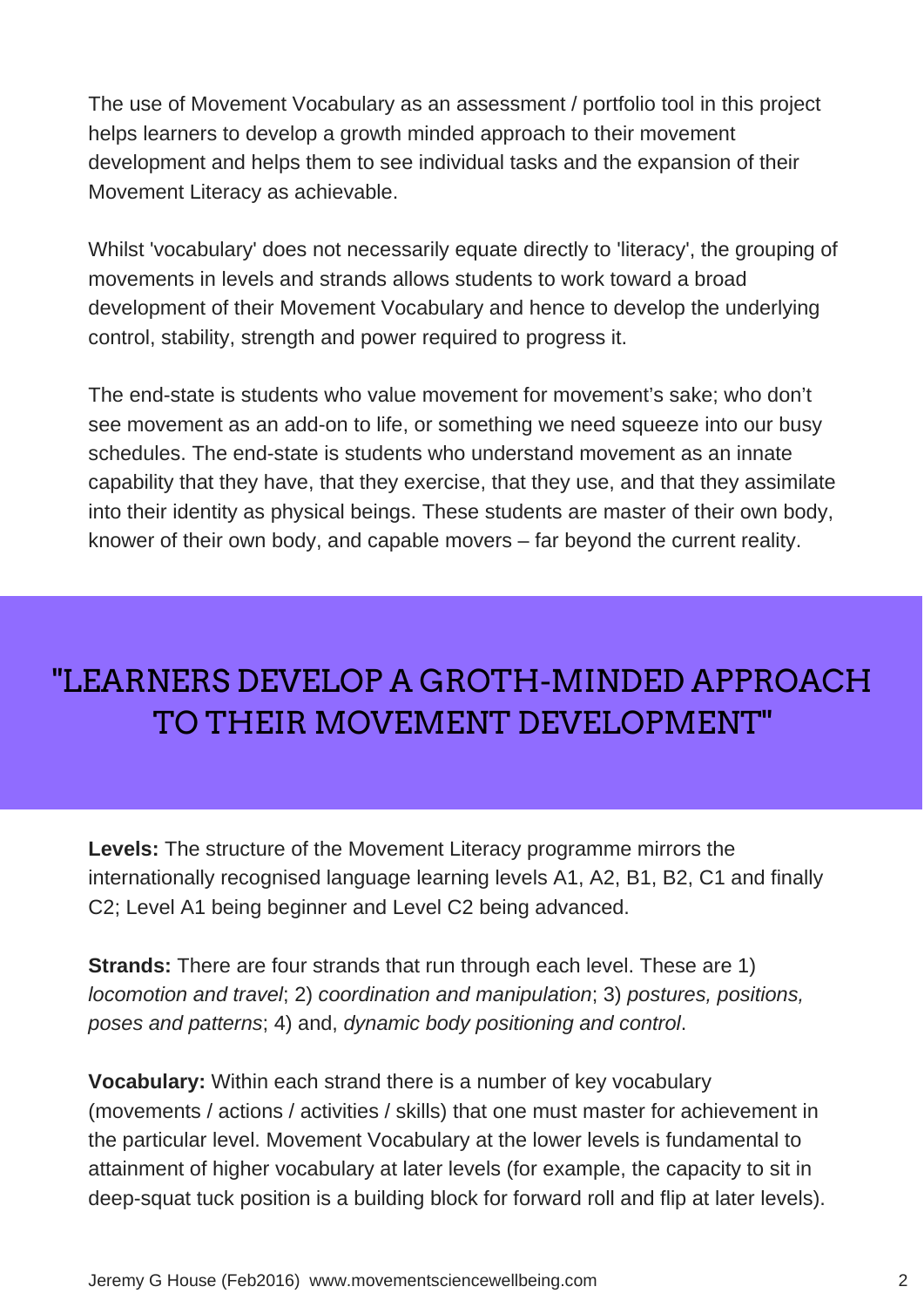In this sense, the development of a wide Movement Vocabulary is the key to Movement Literacy and should be the ultimate aim of all Physical Education programmes.

To continue the analogy further, to be Level C2 in one's language learning requires almost fluent utility of the language in reading, writing and speaking, as well as a capacity to use these creatively. Similarly, Level C2 Movement Literacy requires that one has mastered numerous locomotive, coordinative, body positions and dynamic movement patterns, and can apply them consistently and with autonomy.

There are also parallels on the opposite end of the spectrum. At Level A1 language learning one can probably order a drink in a foreign language, ask for directions and say please and thank you. This is the equivalent in Movement Literacy for A1 learners (this is most of the population). We realise we have a body and can use it for rudimentary things, but are far from realising it's full power and potential.

### "MOVEMENT LITERACY SHOULD BE THE ULTIMATE AIM OF ALL PHYSICAL EDUCATION"

Teaching Movement or Physical Education within a Movement Literacy approach is not a quantum shift from ordinarily accepted good practise. It is not intended to replace traditional curricula, it is intended to justify and legitimise them, and it is intended to guide curriculum development toward the most meaningful paths and ends. Maintaining emphasis on the movement development will ensure that students develop in a balanced way and guard against potential injury or premature plateau later in their practise. As they are signposts rather than rigid criteria, specific vocabulary can be negotiated within each learning environment and movement context.

Planned learning may include any range of sports and other physical recreations as vehicles for development, so long as these are means and not ends. The 'what we do' of the approach is far less important, even inconsequential, to the 'why' (to develop Movement Literacy) and the 'how' (in an inquiry based, growth centered, explorative and playful environment).